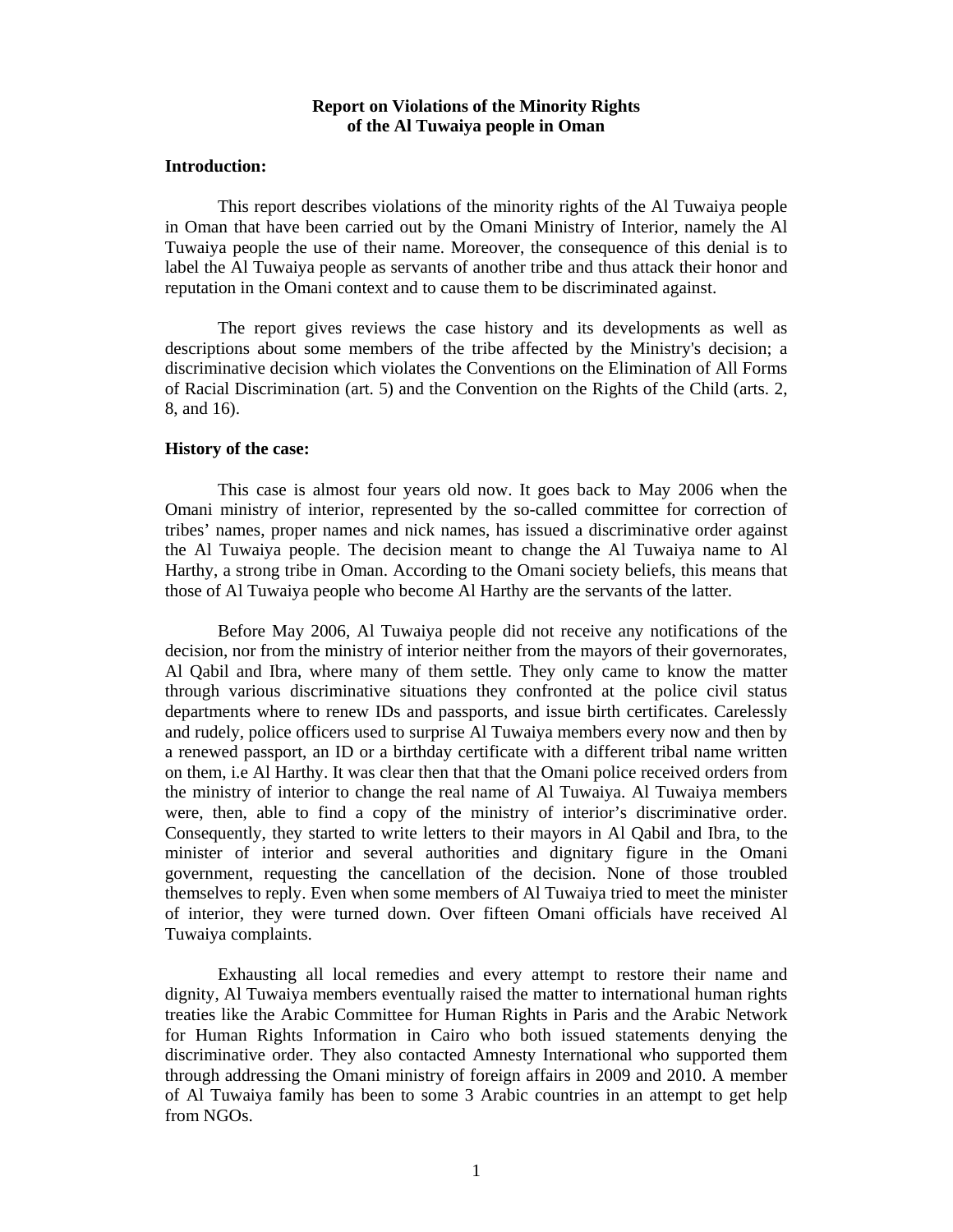The Al Tuwaiya people have taken this case to the Omani Administrative Court in Muscat in 2007/2008 but to no avail as the Administrative Court took the side of the ministry of interior claiming that all decisions by this ministry are of supreme authority that no court in the country can override. The Al Tuwaiya people have then appealed against the Administrative Court decision but again to no avail. In their defense of their basic rights, which was led by an Omani lawyer, The Al Tuwaiya people have demanded the ministry of interior to cancel its discriminative order and provide substantial proof of the cancellation. They have also requested the ministry to apologize to the Al Tuwaiya members after all the humiliations caused to them as a consequence of the ministry's biased decision to change their name. Several documents were submitted to the Admin Court documenting the financial and moral damages caused to the Al Tuwaiya people due to the ministry's decision. Al Tuwaiya people have demanded compensations for those damages which have been very costly on their side. None of Al Tuwaiya's demands have been considered by the Admin court nor any other Omani authority.

#### **Developments of the case:**

Only in December 2009, the ministry of interior claimed verbally that it has "cancelled" its racial decision, but without notifying its victims officially or providing them with final written recession. Again, through police officers Al Tuwaiya people came to know about the "cancellation" which has been conducted haphazardly and in the most humiliating ways. Any person of Al Tuwaiya who wishes to renew an official document has to wait for hours in the police departments and has to go through various insulting steps to get his real name restored. Some of Al Tuwaiya members have failed to get their real names restored even though they have waited for a long time and have been to the several police departments that they were told to visit.

 While many of Al Tuwaiya members are still not able to get back their real names despite of the order cancelation, the ministry of interior refuses to provide them with compensations to the damages it caused and continues to ignore their calls for official documents stating the cancellation of the order.

Since the 2006 it is still not clear where this matter is heading to and what might happen to the fate of Al Tuwaiya people in the future. It is of great importance to note here that an official in the ministry of interior has flatly said to some members of Al Tuwaiya that he along with his colleagues will try as much as they can to prevent them from writing their real names.

In the last few months it has become clear that the ministry of interior is not intending to cancel its order completely. Police officers at civil status departments continue to treat Al Tuwaiya members like second degree citizens whenever they have official documents need to be renewed or registered with their real name.

#### **Damages caused by discriminative order of the interior ministry:**

Damages have accumulated to the extent that they hinder many of the victims from leading a normal daily life. They have extended to reach the most intimate side of the members' life, i.e. their innocent children. The deceases also have not been safe from discrimination. Passports, identity cards, marriage contracts, and car registration papers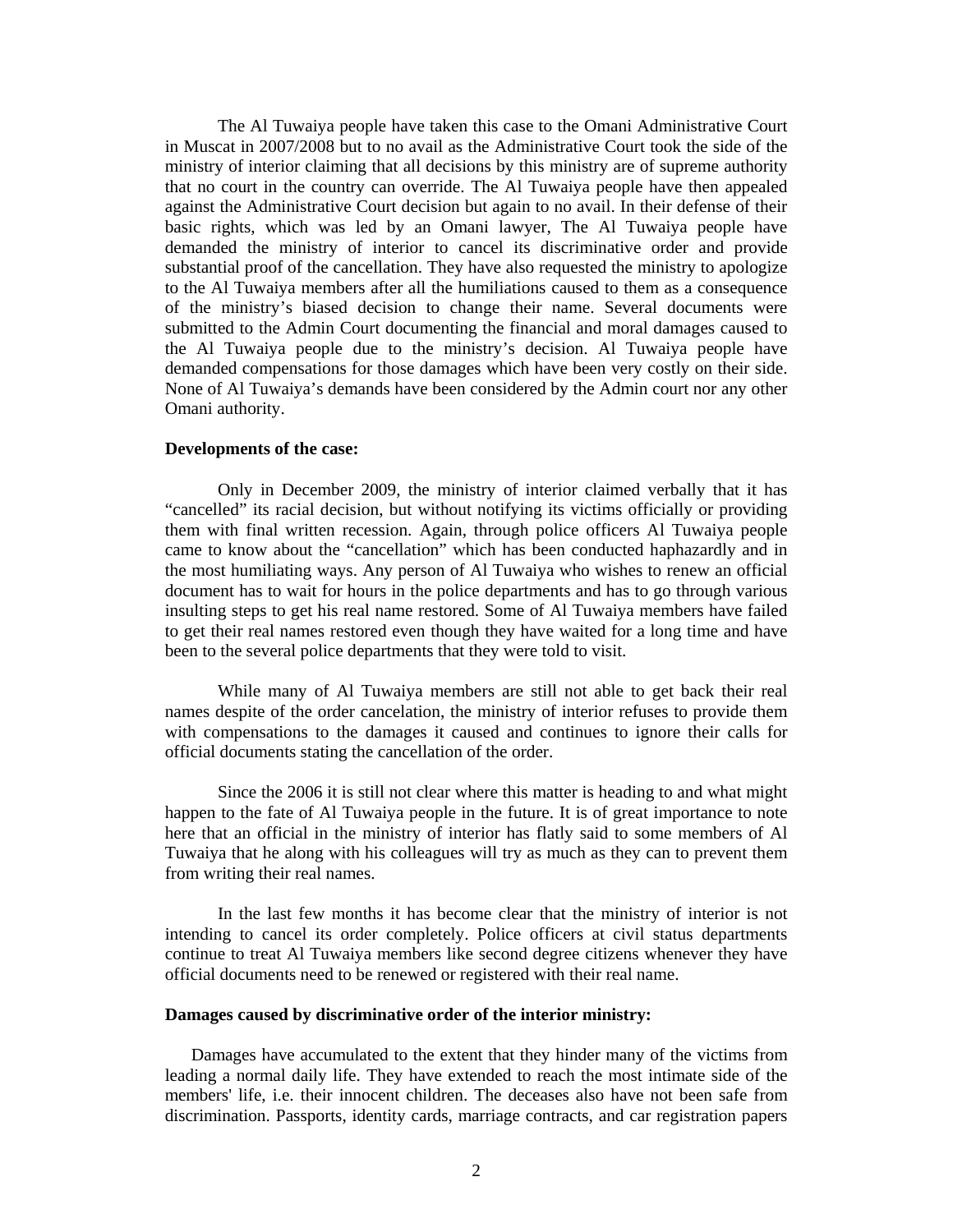are all official documents that have been changed to 'Al-Harthy' tribal name which is strongly rejected by every member of the tribe, body and soul. Several stories have been provided in the report aiming at giving a clear panoramic view of the situation. The report is sustained by names to stress the severity of damages and to provide evidence from main sources. Here is a more elaborate description of the damages and the victims.

# **1. Suleiman Nasser 'Al Tuwaiya' and his children:**

Suleiman Nasser now is in his mid fifties. He has been living in the UAE for 32 years with his family. For his entire life he has his real name Al Tuwaiya. In 2008 his daughter Ruqaiya has finished high school in UAE. Her family wanted her to continue her university studies in her home country Oman so she can pursue her future career there. Sadly, the ministry of Higher Education in Oman has turned down her application for university entry because she holds the name Al Tuwaiya which is "banned" by the ministry of interior. And since, the children's names have to be after their father's name, Suleiman Nasser has found himself all of a sudden in a very complicated circumstance. He is just 3 years away from retirement in the UAE and his other elder children have already settled in Oman some years back. So, in order to allow Ruqaiya to study in Oman he has to change his name to Al-Harthy, the chosen name for Al Tuwaiya people by the ministry of interior. He, therefore, has been forced by the Omani authorities to change his real name. But, the humiliation did not stop there for Suleiman and his family. The ministry of interior did not leave him and his children any choice. Later, he found himself in more troubled situation. Now, that he has changed his name for the sake of Ruqaiya's future, he was forced to have all his other children's documents changed to Al-Harthy. This act has put him in big troubles in UAE where he has been officially recognized by his real tribal name for 32 years. As for now, he has to endure all sorts of humiliation in his daily life. Added to this, the processing of his retirement papers has become more complicated as he is in his work documents in UAE Al Tuwaiya and Al-Harthi in his Omani documents.

One of his children has been forced to change his real name as he issues birth certificates and passports for his two kids. A very recent case has also taken place with his other son who is getting married this coming Thursday (08-07- 2010). His marriage contract will be signed with 'Al-Harthy' name.

Despite the fact that in December 2009, the ministry has informed the Al Tuwaiya people that its discriminative decision is no longer valid, these members of 'Al Tuwaiya' are still suffering as they have been denied a revert back to their real name; Al Tuwaiya. Each time they visit the Oman Royal Police centre for civil status, police officers declare that the system still holds their name as Al Harthy and they keep misleading them by sending them from one office to another in order to obtain further papers that supposedly will give them their real names back. However, for Sulaiman and his family the situation still looks vague and odd as they have not been able until this very moment of time to get their real names back.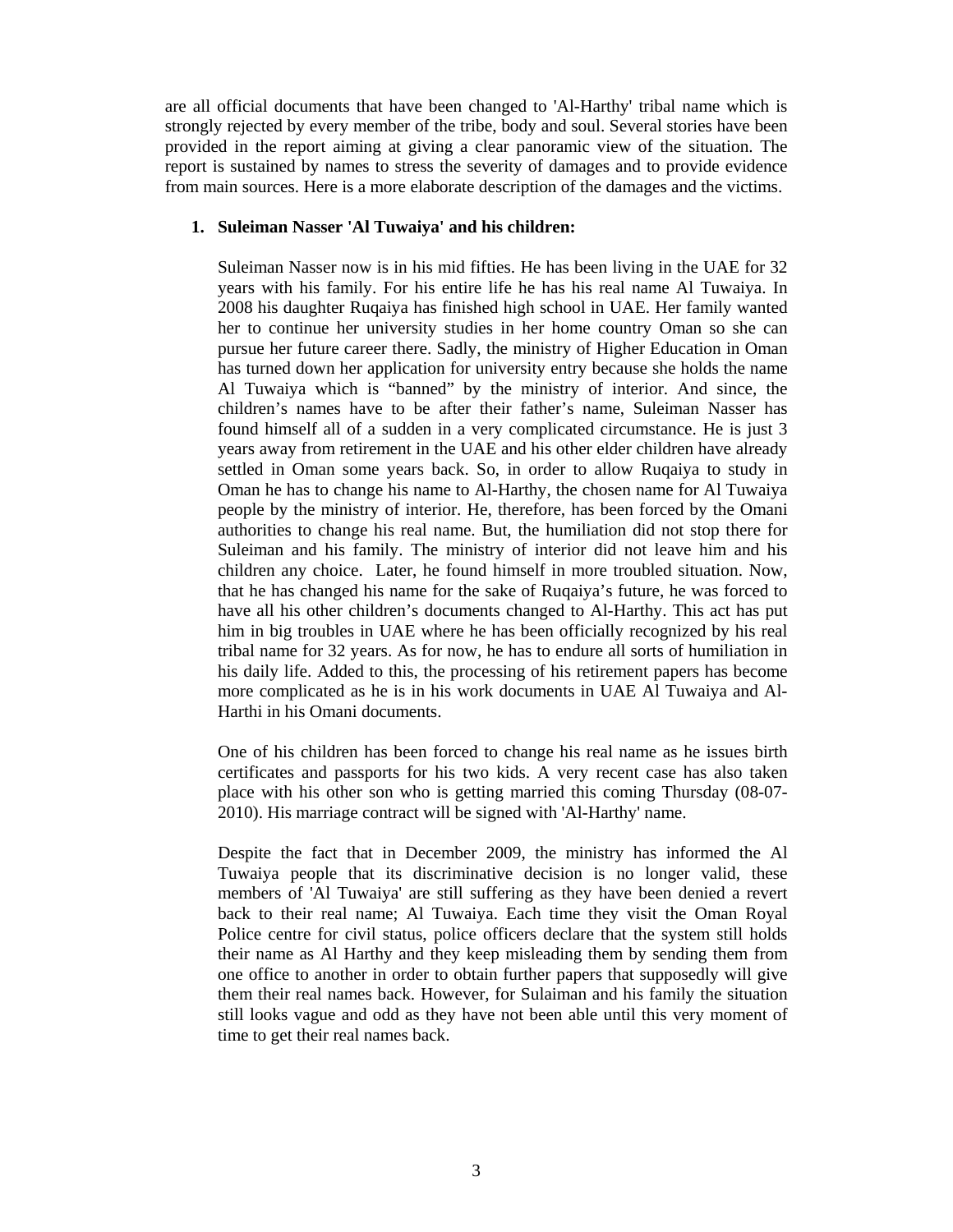# **2. Soloom bin Sleem Al Tuwaiya and his children:**

In his late eighties, with heart disease, Soloom Sleem has tried relentlessly for the very last days in his life to revert back to his real name, Al Tuwaiya. His elder son, Mohammed visited the ministry of interior tens of times attempting to retrieve his father's name with no avail. Having been lived in poverty, Soloom and his three children continued suffering from humiliation and insult in the Omani society because they have been forced to hold Al Harthy name all their life. Although Mohammed has terribly tried to meet the Omani minister of interior, he has always been rejected. This rejection continues despite the cancelation of the ministry's discriminative decision in December 2009.

# **3. Abdulla Al Tuwaiya:**

Abdulla's story took place only a few months after the cancellation of the discriminative decision claimed by the ministry of interior. He had to renew his passport at the police Civil Department where police officers rejected his application claiming that Al Tuwaiya does not appear in their computer system. Instead, "Awlad Tuwaiya" is fixed there which is another alternative name suggested by the ministry of interior. Abdulla fully expressed his objection to this terrible act of forgery. He was shocked and wondered why the ministry of interior had said several months back that it had resolved the case and police officers still refuse to settle the matter! He utterly refused the fake profile they put on his personal records insisting that he would write them his third objection letter and a copy to Al Tuwaiya's international lawyer. He also drew the officers' attention to his national ID which was recently renewed by them and holds his real name. Arrogantly, they paid no attention to an official document, the national ID card, which serves as a very important backup for the Omani passport.

After two hours the police agreed to renew his passport with his real name. They showed him the application form which they have digitally entered his personal records on to approve it. To his great surprise, they have misspelled his father's surname and changed his mother's from Al Khulaifeen to Al Harthy! Again, he very much objected and condemned the forgery act on his mother's name. Eventually he was obliged to approve that application form since it had his real name printed on correctly as he needed to travel a few weeks later. In spite of everything, Abdulla resolved to write a note on that application stating that he only agreed to the correct entries of his personal details with the objection to that of his father's and mother's. When he asked for a copy of the application, he was denied this simple right.

Al Tuwaiya people observe that the individual police officers who sit behind the computer screens deliberately laugh at them and make sarcastic comments about them being not real Omani tribes! This violates the roles that should be played by police men in the country as guards of security where instead they become an executive authority that practice racism openly.

Abdullah Mother's name remains until this moment Al Harthy in Oman Royal Police database. Although Abdullah mother's passport has expired several months back, she has decided to wait and see when she can renew her passport